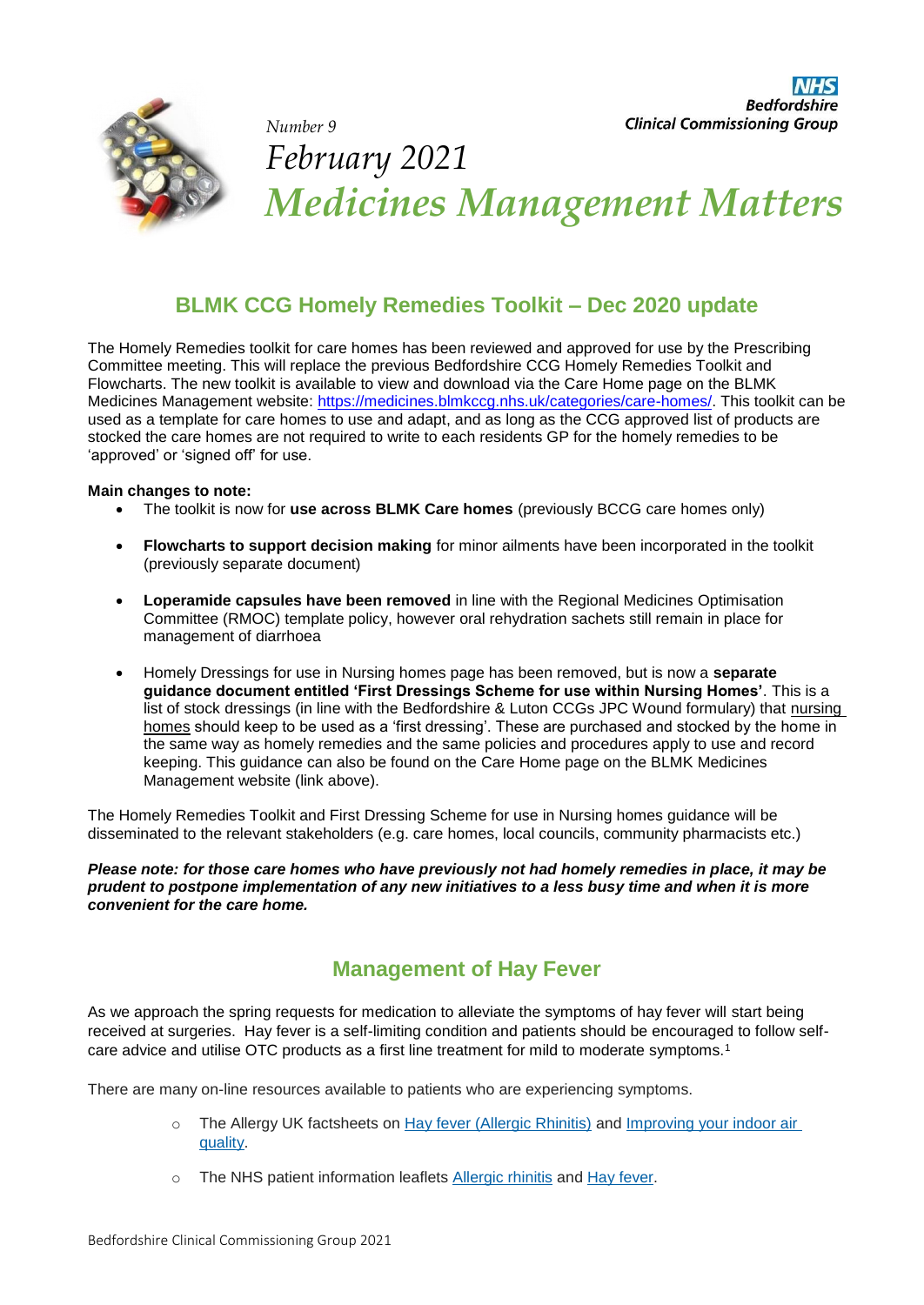o The patient information leaflet [Hay Fever and Seasonal Allergies](https://patient.info/health/hay-fever-leaflet) available on the [www.patient.info](https://patient.info/) website.

The NICE CKS on allergic rhinitis is also accessible and lists a range of advice to give to patients. Available [here](https://cks.nice.org.uk/topics/allergic-rhinitis/management/management/)

Ardens has an information leaflets on a range of self-care topics that can be sent by SMS or email to patients.

| Leaflets: ENT                                                |                                                                                                                      |  |
|--------------------------------------------------------------|----------------------------------------------------------------------------------------------------------------------|--|
| Exact date & time $\vert \mathbf{v} \vert$<br>Other Details. | 例×<br>Mon 15 Feb 2021<br>$\mathbf{r}$   13:15                                                                        |  |
|                                                              | Changing the consultation date will affect all other data entered. To avoid this, cancel and press the 'Next' button |  |
| Leaflets                                                     |                                                                                                                      |  |
| Leaflets: ENT                                                |                                                                                                                      |  |
|                                                              |                                                                                                                      |  |
|                                                              | help & feedback                                                                                                      |  |
| <b>Eardrum Perforation</b>                                   | http://patient.info/health/perforated-eardrum                                                                        |  |
| Epiglottitis                                                 | http://patient.info/health/epiglottitis-leaflet                                                                      |  |
| Epistaxis                                                    | http://patient.info/health/nosebleed-epistaxis-leaflet                                                               |  |
| Epistaxis - Video                                            | http://www.hcvideos.co.uk/nose/  only available to Health & Care Videos subscribers                                  |  |
| <b>FTD</b>                                                   | http://patient.info/health/eustachian-tube-dysfunction                                                               |  |
| Glandular Fever                                              | http://patient.info/health/glandular-fever-infectious-mononucleosis-leaflet                                          |  |
| Globus Hystericus                                            | http://www.patient.co.uk/health/globus-sensation                                                                     |  |
| Glue Ear + Grommets                                          | http://patient.info/health/operations-for-glue-ear                                                                   |  |
| Goitre                                                       | http://patient.info/health/goitre-thyroid-swelling                                                                   |  |
| Hay Fever                                                    | http://patient.info/health/hay-fever-leaflet                                                                         |  |
| Hearing Aid - Videos                                         | http://www.hcvideos.co.uk/ears/  only available to Health & Care Videos subscribers                                  |  |
| <b>Hearing Problems</b>                                      | http://patient.info/health/hearing-problems                                                                          |  |
| Labyrinthitis + Vestibular Neuritis                          | http://patient.info/health/vestibular-neuritis-and-labyrinthitis-leaflet                                             |  |
| Laryngitits                                                  | http://patient.info/health/laryngitis-leaflet                                                                        |  |
| Meniere's                                                    | http://patient.info/health/menieres-disease-leaflet                                                                  |  |
| Nasal Polyps                                                 | http://patient.info/health/nasal-polyps-leaflet                                                                      |  |
| Nose Drops                                                   | http://patient.info/health/how-to-use-nose-drops                                                                     |  |
| Otosclerosis                                                 | http://patient.info/health/otosclerosis-leaflet                                                                      |  |
| Ofitis Externa                                               | http://patient.info/health/ear-infection-otitis-externa                                                              |  |
| Otitis Media                                                 | http://patient.info/health/ear-infection-otitis-media                                                                |  |
| Obstructive Sleep Apnoea                                     | http://patient.info/health/obstructive-sleep-apnoea-syndrome-leaflet                                                 |  |
| Presbyacusis                                                 | http://patient.info/health/hearing-loss-of-older-people-presbyacusis                                                 |  |
|                                                              |                                                                                                                      |  |
| Brandt-Daroff Exercises                                      |                                                                                                                      |  |
| I aunch Fmail                                                | To send by Email or SMS, highlight above > Copy with Ctrl+C > Click Launch Email/SMS > Paste with Ctrl + V > Send    |  |
| 靐<br>Launch SMS                                              |                                                                                                                      |  |
| Patient Contact Det                                          | Antibiotic therapy leaflet given<br><b>B</b> RCGP Leaflet                                                            |  |

For severe allergic rhinitis it may be necessary to prescribe items that cannot routinely be purchased over the counter. However, many steroid nasal sprays, oral antihistamines and eye drops are now legally available for purchase from supermarkets, pharmacies, on-line retailers and other retailers. The costs vary depending on the retailer.

Examples of products that can be purchased are:

#### Oral preparations:

Cetirizine, loratadine, chlorphenamine, acrivastine, diphenhydramine, cyproheptadine, fexofenadine 120mg (recently reclassified – Allevia – not available at time of writing)

#### Nasal sprays:

Beclomethasone, budesonide, triamcinolone, xylometazoline, fluticasone, mometasone. N.B. most nasal sprays are licensed for sale to patients 18 years and over.

#### Eye drops:

Sodium cromoglicate, lodoxmide, xylometazoliine/antazoline